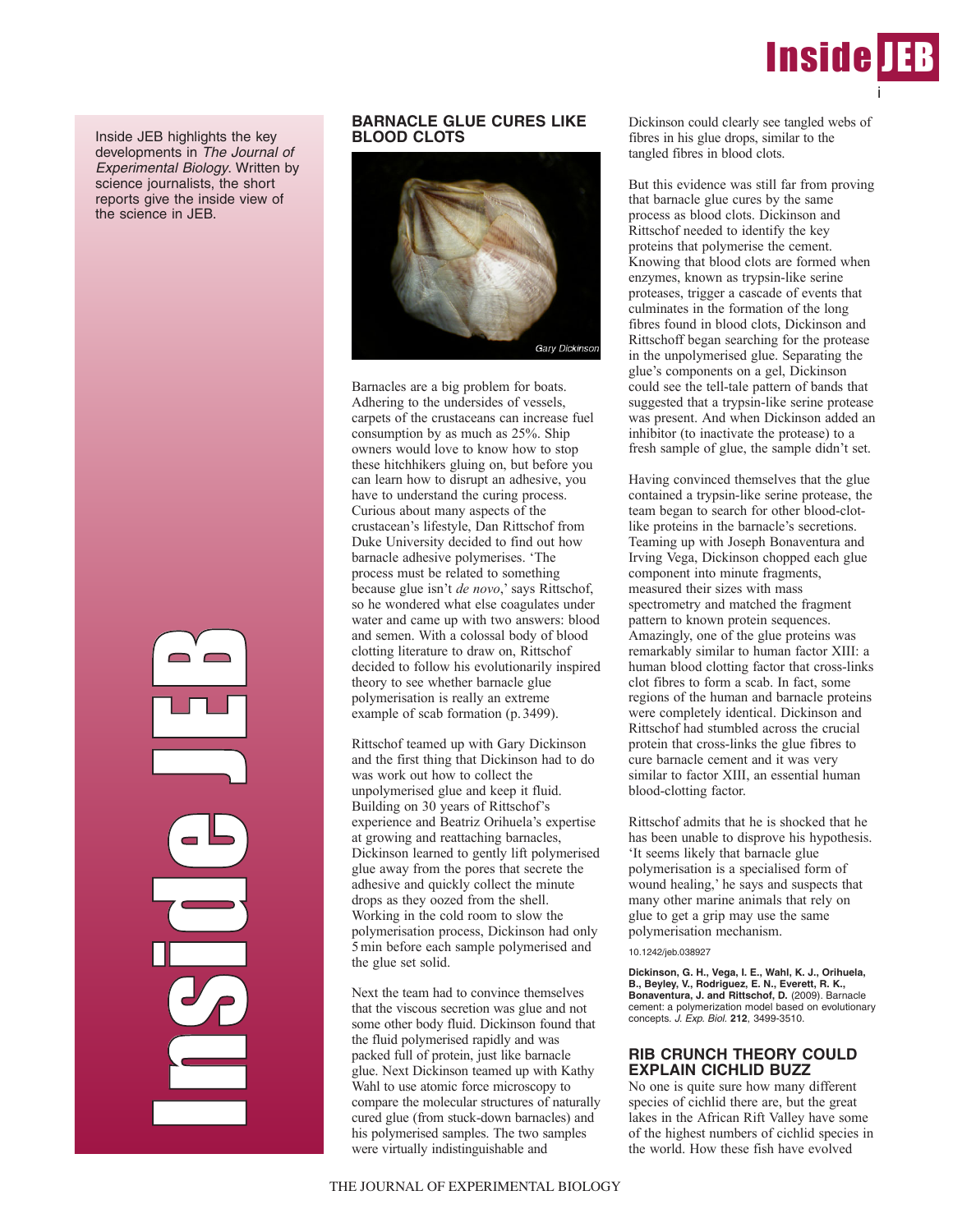

into so many distinct species in the same waters has intrigued scientists for decades. Eric Parmentier from the University of Liège, Belgium, explains that two major forces had been thought to drive this dramatic example of evolution: modification of the jaw in response to different feeding environments and diets; and sexual selection where females choose males with specific colourings and patterns. However, a third evolutionary force could be at work: sound production. Parmentier explains that cichlids often make sounds during courtship and in combat, and that individual cichlid species could have evolved different sound production mechanisms to distinguish themselves from other species. But to discover whether or not sound production is a true evolutionary force, Parmentier and his colleagues had to find how cichlids make sounds (p. 3395).

Analysing the acoustics of the sounds produced by the Nile tilapia (*Oreochromis niloticus*), Parmentier and his student Nicolas Longrie quickly ruled out the possibility that the sounds were being generated by the fish grinding their teeth or as a result of the fish's swimming action. And when the team stimulated the fish to make the sound, they were able to change the sound's intensity by slightly deflating the fish's swim bladder. They realised that the swim bladder was involved in producing the sounds, but it wasn't clear how. Parmentier decided to take a closer look at the way the fish move to see if they could find out more.

Teaming up Quentin Mauguit, Parmentier and Longrie encouraged the fish to make the sounds naturally by placing a male and a female in each half of a gravel-bottomed tank divided by a transparent partition; the male could scoop out a nest without being disturbed by the female. Next Longrie introduced an intruder into the nesting male's side of the tank, and began recording and filming the nest builder's warning buzzes. Using high-speed cameras  $(250-500$  frames s<sup>-1</sup>) to visualise movements that would not be clear to the naked eye, the team could see that the fish's pectoral fins rotated backwards as they made the sound. Could this fast fin movement contribute to a sound produced by the swim bladder?

Knowing that the bones of the pectoral and pelvic girdle are linked to the moving fins, Parmentier took a look inside the buzzing fish with X-rays. Collaborating with Sam Van Wassenbergh from the University of Antwerp, Longrie filmed the skeleton's movements with X-rays as the fish sounded off. Correlating the movements with different phases of the buzz profile, the

team could see that during the first phase of a buzz the pelvic girdle and scapular bones moved backwards while one of the bones at the base of the anal fin moved forward, crunching the ribs together.

Suspecting that muscles in the fish's body were contracting to crunch the ribs against the swim bladder and generate the sound, Parmentier teamed up with Pierre Vandewalle and identified a muscle, which they named the *vesica longitudinalis*, that could pull the pelvic girdle and scapula backwards to compress the ribs and swim bladder to generate the sound.

Parmentier is quick to add that his ribcrunching hypothesis is currently just a theory. 'The hardest thing is to find a way to definitively cut this muscle to prove the mechanism,' he says. But he is optimistic that he will eventually find a way to prove the theory and learn more about the role of sound production in cichlid evolution.

10.1242/jeb.038950

**Longrie, N., Van Wassenbergh, S., Vandewalle, P., Mauguit, Q. and Parmentier, E.** (2009). Potential mechanism of sound production in Oreochromis niloticus (Cichlidae). J. Exp. Biol. **212**, 3395-3402.

#### **INFECTED CRABS BREATHE EASY DURING EXERCISE**

As the current swine flu pandemic attests, infectious diseases are a fact of life for all creatures. Atlantic blue crabs are no exception and play host to numerous bacteria. Lou Burnett, a physiologist at the Grice Marine Laboratory in Charleston, USA, explains that crabs fighting infections suffer from the crab equivalent of a stuffy nose. Bacteria mixed with hemocytes – crabs' white blood cells – form clumps that get trapped in the gills, become incorporated into the crabs' exoskeleton and are eventually sloughed off during the next molt. 'It's good that gills can help crabs get rid of bacteria, but this comes at the cost of interfering with respiration,' Burnett says, as the clogged-up gills can make it difficult for crabs to get enough oxygen. He decided to investigate whether crabs fighting a bacterial infection can still cope with increased physical activity without getting out of breath (p. 3428).

To investigate how crabs are affected by infections, Burnett teamed up with Lindy Thibodeaux and his wife, immunologist Karen Burnett. First, they caught Atlantic blue crabs in Charleston Harbor, took them back to the lab, and screened them for infections to identify healthy crabs. To create a port to infect the animals, they drilled a tiny hole in each crab's carapace and sealed it with rubber. After injecting the crabs with either saline or a sub-lethal dose of bacteria they waited an hour for the infection to take hold. The team then placed the crabs on a treadmill, where they scurried along at a speed of 8 m min<sup>-1</sup> for half an hour.

With the gills of the infected crabs getting clogged up with bacteria, how did the crabs cope with exercise? By placing the treadmill in a flow-through respirometry chamber, the team was able to measure how much oxygen the crabs used before, during and after their brisk walk. To their surprise, they found that a crab's oxygen uptake plummeted by 30% to 40% shortly after receiving a bacterial injection, suggesting that there is a dramatic drop in metabolic rate when an immune response is launched to clear an infection from the crab's system. 'This bacterially induced metabolic depression was totally unexpected,' says Burnett.

The team expected crabs fighting off an infection to suffer from impaired oxygen delivery from their gills, causing infected crabs to switch to anaerobic respiration during exercise. To investigate this, they measured lactic acid build up by taking blood samples from the crabs before, during and after their bout of treadmill exercise. But the crabs surprised them once again: they weren't relying on anaerobic respiration. 'We didn't see higher lactate levels in the infected crabs' hemolymph,' Burnett says.

Do healthy and infected crabs fuel their exercise differently? To find out, the team flash-froze crabs in liquid nitrogen, pulverised the frozen crab carcasses to powder, and measured the levels of metabolites important to energetics in the pulverised crab tissue. Yet again, they found no differences between infected crabs and their healthy counterparts. 'The only difference was that infected crabs had metabolic depression before the exercise, which persisted during exercise,' Burnett says. 'But they were still able to fuel their muscle movements in the same way as healthy crabs.'

Burnett notes that they put the crabs through their paces in well-oxygenated water, and that crabs are likely to experience tougher conditions in their natural environment. 'We suspect that the crabs won't perform as well in real-world conditions,' he says. 'We're now planning to test their resilience at different temperatures and oxygen levels.' 10.1242/jeb.038919

**Thibodeaux, L. K., Burnett, K. G. and Burnett, L. E.** (2009). Energy metabolism and metabolic depression during exercise in Callinectes sapidus, the Atlantic blue crab: effects of the bacterial pathogen Vibrio campbellii. J. Exp. Biol. **212**, 3428-3439.